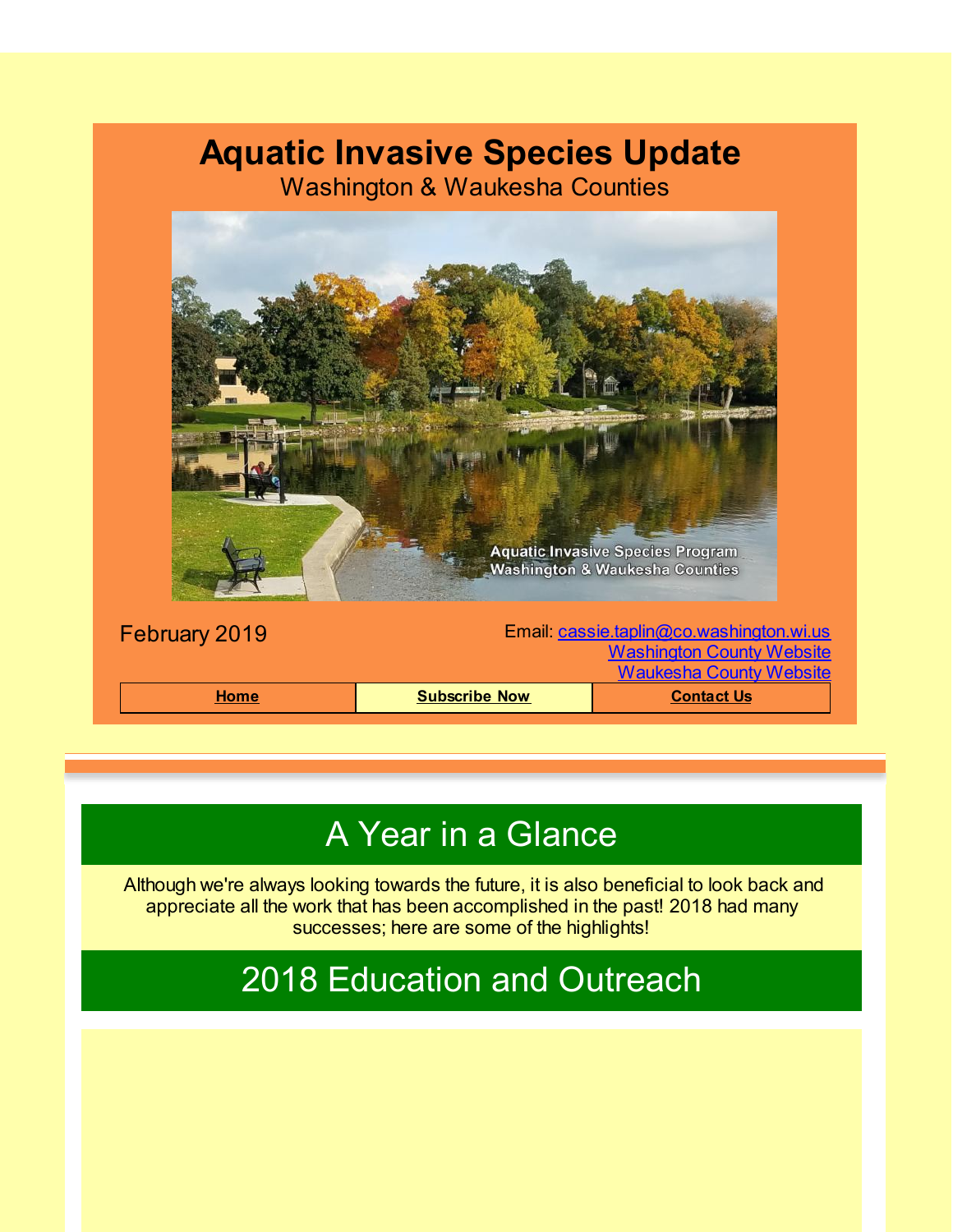Provided 8 Clean Boats, Clean Waters **Trainings** 

- 54 volunteers trained - 6,346 boats inspected in both Counties

> $-13,163$  boaters reached in both Counties

Gave 15 AIS presentations to youth groups, citizens and DNR Staff

Education and Outreach

Particpated in the Landing Blitz (6/29-7/4) at 13 boat launches

- 400 Stop Aquatic Hitchhikers towels distributed to boaters

Visited 3 pet shops and 1 garden center to discuss regulations pertaining to selling invasive species

Participated in the Drain Campaign (6/1-6/3) - 500 icepacks distributed to boaters

## 2018 Early Detection and Monitoring

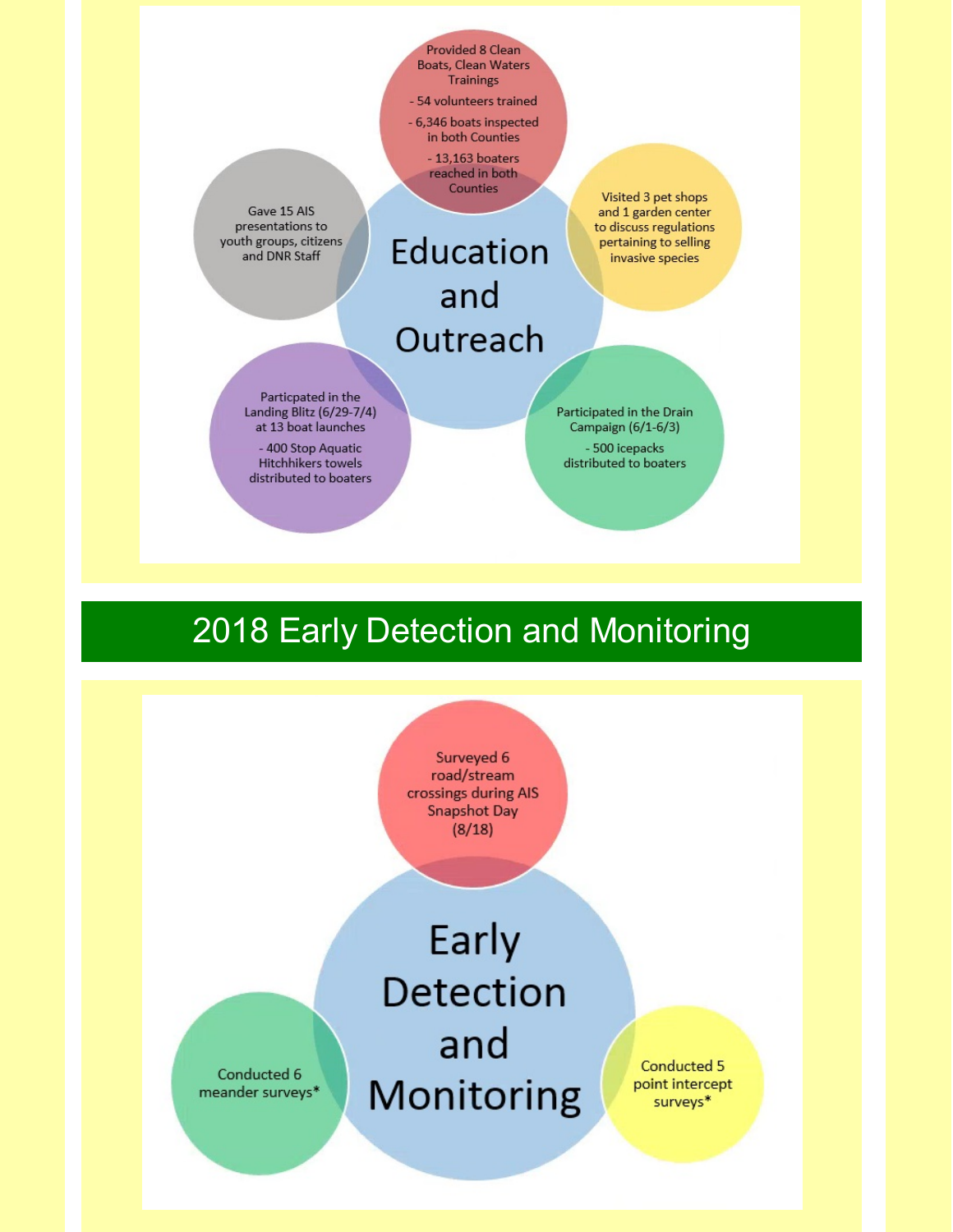\*Both meander and point intercept surveys identify and record invasive species existence and population growth. Lakes surveyed in Washington County: Smith, Big Cedar, Loews, Pike. Lakes surveyed in Waukesha County: Little Muskego, Big Muskego, Beck, Denoon, Hunters, Bass Bay.





\*Galerucella beetles feed on the leaves or purple loosestrife, reducing growth and seed production within a population.

## Lake of the Month - Waterville Lake

Waterville Lake is located by the Village of Dousman just off of Hwy 18 in Waukesha County. It has an area of 76 acres and maximum depth of 12 ft. Fisherman can expect to catch pan fish, northern pike, and big mouth bass. Waterville Lake is accessible to the public via canoe or kayak. An impoundment of the Scuppernong Creek, deemed a "Wetland Gem" by the Wisconsin Wetland Association, flows through Waterville Lake and is controlled by an 11 foot dam.

Aquatic Invasive Species: Eurasian Water-Milfoil